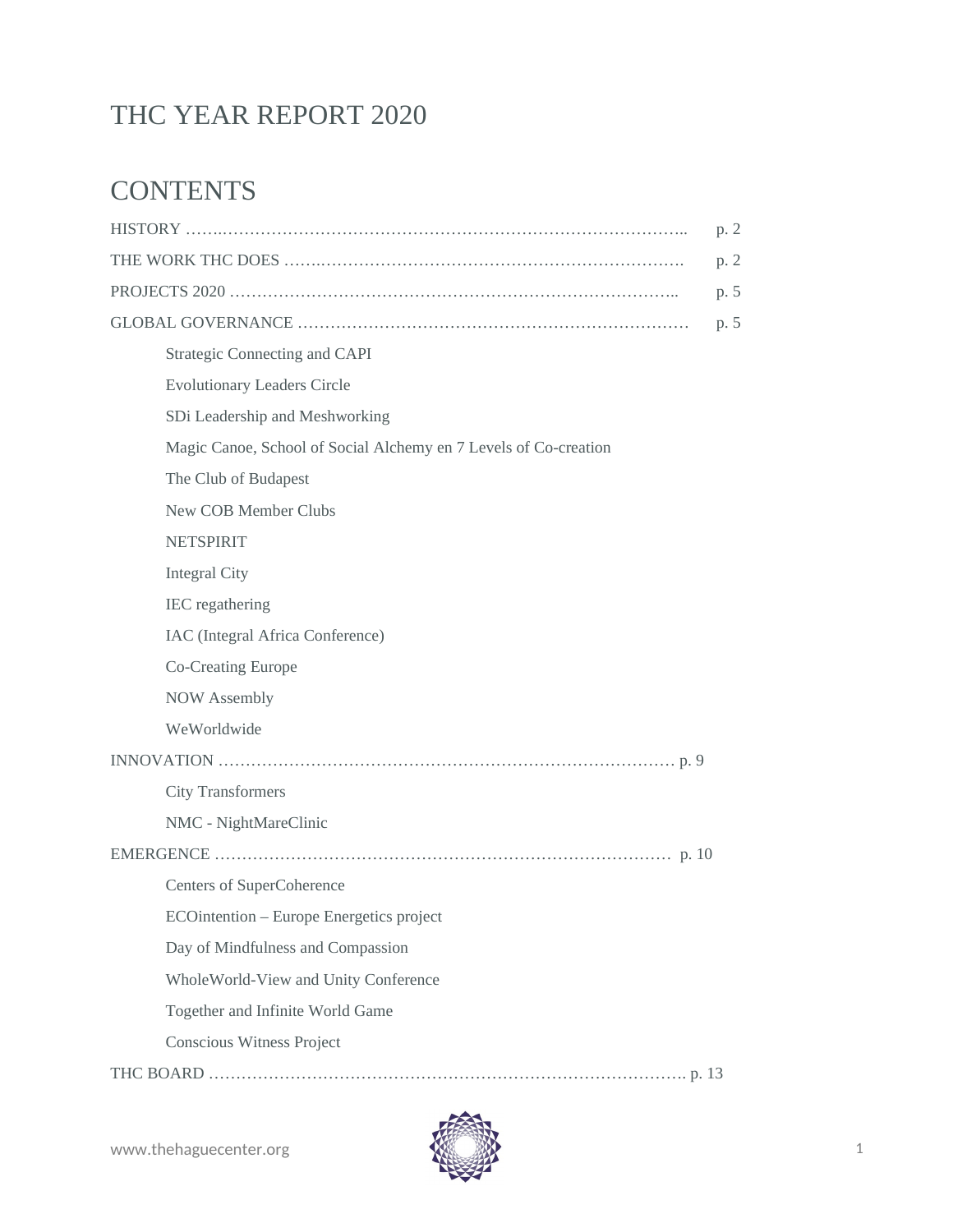#### INTRODUCTION

# **HISTORY**

The Hague Center for Global Governance, Innovation and Emergence (THC) was founded in 2008 by the Center for Human Emergence (CHE) - foundation with ANBI status - with Peter Merry and Anne-Marie Voorhoeve as initiators. The aim was to conduct internationally oriented meshwork projects under this name. In 2013, the board of CHE decided to disconnect THC from the CHE, under the leadership of Anne-Marie Voorhoeve. As a new independent foundation, THC builds on the ideas and years of experience in doing meshwork projects.

# THE WORK THC DOES

*We are an organ'ization and co-creative collective serving the emergence of a conscious, harmonic humanity.*

*We innovate heart-centered planetary governance with all domains of life, visible and invisible.*

THC exists to help align necessary resources for the current human and planetary transition. This transition is, in its essence, about moving from separation and polarisation, towards coherence and complementarily. This same transition is playing itself out across all sectors — ecology, economy, and governance, to name a few key ones.

The Hague Center focuses on international societal challenges whose complexity requires collaboration between multiple stakeholders. We provide insight into the current condition, and co-design and facilitate transition processes towards better futures

The Hague Center operates on a global scale, including a network of centers (Europe, Egypt, South Africa, Mexico and Canada) and partnering with global-scale organizations such as the Club of Budapest, NETSPIRIT, Integral City, WholeWorld-View and Together.

THC serves the global community through large-scale projects and local communities through projects designed to meet local challenges.

The foundation has as its aim:

- To be Co creators from the heart for planetary enlightment
- To contribute to the co-creation of a global society in which humankind can realize its greatest potential

• To co-create practices for global governance, innovation and emergence in order to weave the fabric of society into one social body

• To be process guides helping national and international institutions solve complex challenges such as how to reach their Sustainable Development Goals, using the power of collaboration and spiritual intelligence.

THC seeks to achieve its purpose by:

- Initiating our own projects (for example: School of Social Alchemy, Conscious Witness Project)
- Accepting commissioned projects
- Establishing strategic connections
- Providing training, conducting coaching and designing such projects
- Arranging speakers for national and international conferences
- Participating in, cooperate with, execute governance/administration
- Providing services to other companies and legal entities, who in any way contribute to our purpose.

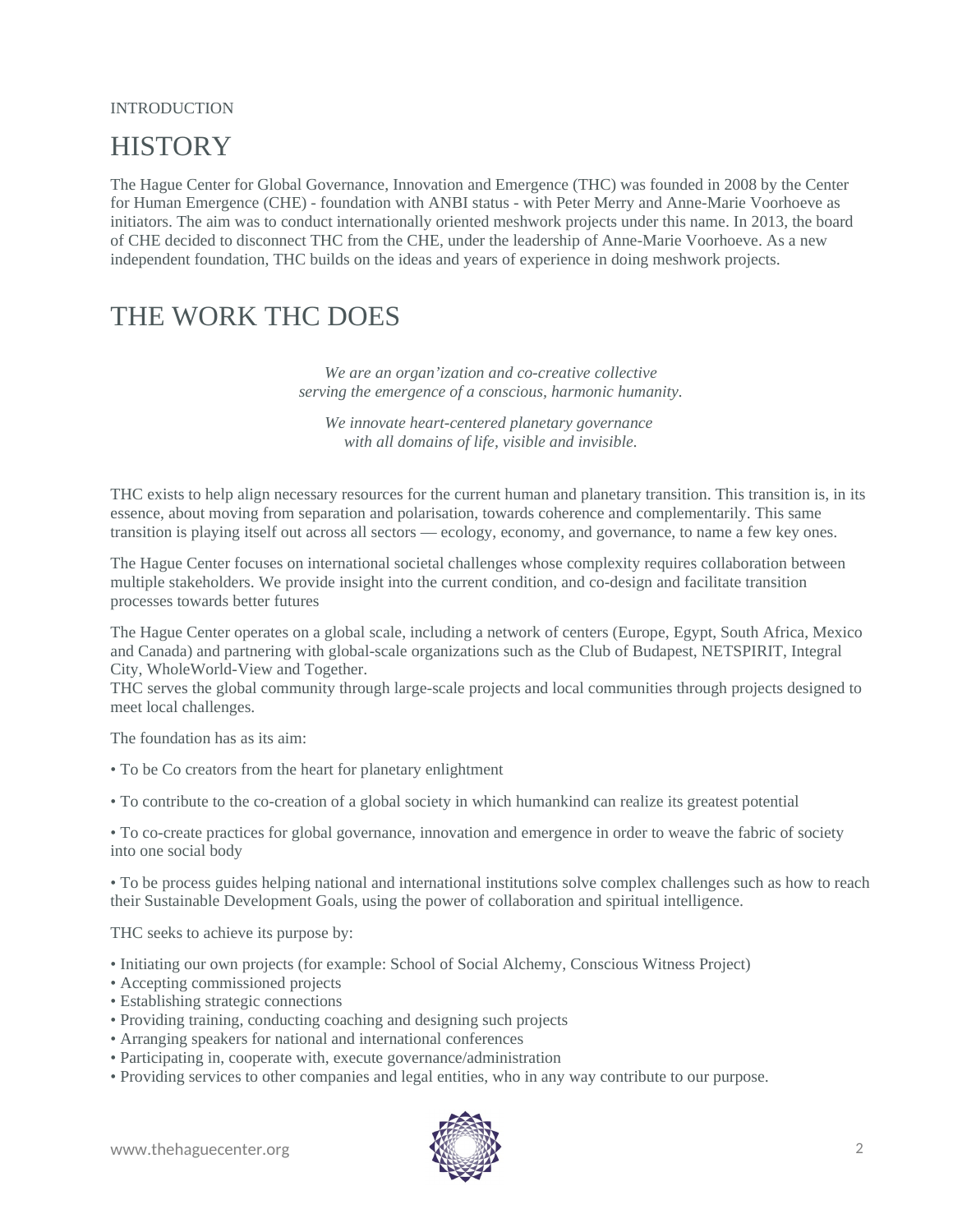All THC projects are interconnected and have multiple dimensions. Together they contribute to the development of 'global governance, innovation and emergence'

Co-Creative Collective

Anne-Marie Voorhoeve Mona Rabie Aansan Yeh Diana Claire Douglas Anita Floris Pieter Wackers Kara Stonehouse Marianne de Jager Natascha van den Bam Adrian Iacobus Shweta Shrivastav

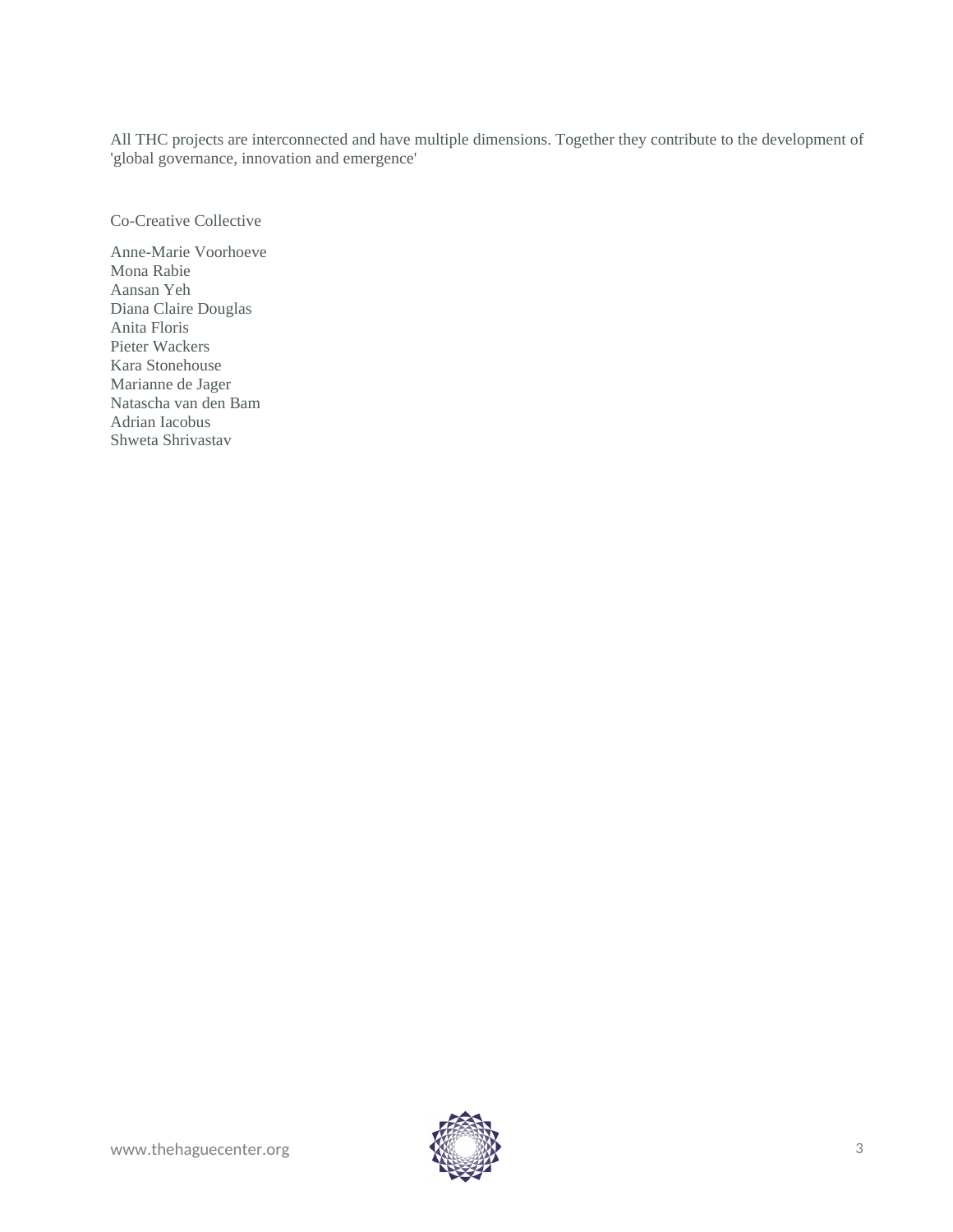# GLOBAL GOVERNANCE

## STRATEGIC CONNECTING AND CAPI

Establishing strategic connections, which serve the purpose of THC is an essential art of our work. An important aspect of that is CAPI: Coalescing Authority, Influence and Power (Adizez, Don Beck).

In the different strategic reasons for making connections there are two movements: • From the inside out - what is needed for our own individual and collective consciousness growth to be available for our work, including participation in Communities of Practice;

• From the outside in - aimed at entering into strategic connections for existing and new policy developments in different sectors, between sectors and at different locations.

THC members often fulfill an initiating, leading, facilitating or actively participating role in different networks and organizations that work towards consciousness development.

THC is involved in a large number of projects, networks and networks of networks, including Co-Creating Europe, Integral City, United Earth, The Club of Budapest, NETSPIRIT, WholeWorld-View, Together, Global Change Leaders, City Transformers, WeWorldwide and Global Education Futures. As a result, THC can be a connecting link between these different initiatives, and help them to reinforce, complement and learn from each other, so that what they do is aligned with a shared and overarching goal.

# EVOLUTIONARY LEADERS CIRCLE

In 2019, THC's Anne-Marie Voorhoeve was invited to join the Evolutionary Leaders Circle, joining other leaders such as Ervin Laszlo, Jude Currivan, Don Beck, Deepak Chopra, and Jean Houston.

The Evolutionary Leaders Circle is a group of thought leaders from diverse disciplines who come together in synergy to help support a shift in consciousness. The Source of Synergy Foundation shares the work of the members in the circle with the public in the spirit of open inquiry through social

media, various educational opportunities and lively exchange.

# SDI LEADERSHIP AND MESHWORKING

THC's expertise lies, among other things, in the field of Spiral Dynamics integral, and in bringing organizations and people together and motivating them to work for a higher purpose. A unique expertise of THC lies in the design and facilitation of multi-stakeholder projects. The term we use for this is Meshworking, introduced by Dr. Don Beck.

Meshworking is both a vision and a method. In essence, Meshworking is about the way in which we bring a variety of stakeholders together behind a common, higher goal, so that real progress can be made in solving complex issues. Unlike in a network where the connections between

the partners are focused on their own interests, each partner's own interests are placed within the context of the common interest. THC fulfills the role of 'whole holder' - the person who gives the example of how cooperation can be based on social intentions. THCs often fulfill this role on a (partly) voluntary basis. This also ensures a large degree of independence.

# MAGIC CANOE, SCHOOL OF SOCIAL ALCHEMY EN 7 LEVELS OF CO-**CREATION**

The Magic Canoe is a vehicle and co-creative movement that invites and welcomes all of humanity to participate in the integration of polarities into a harmonious united social body rooted in love. By expressing his or her unique potential, each individual contributes to the co-creation of a healthy, harmonious and very social body.

The image of the Magic Canoe is inspired by a true story from Canada's indigenous people.

On board of the Magic Canoe is the 'School of Social Alchemy', which prepares people to participate in the co-creative global movement of the Magic Canoe,

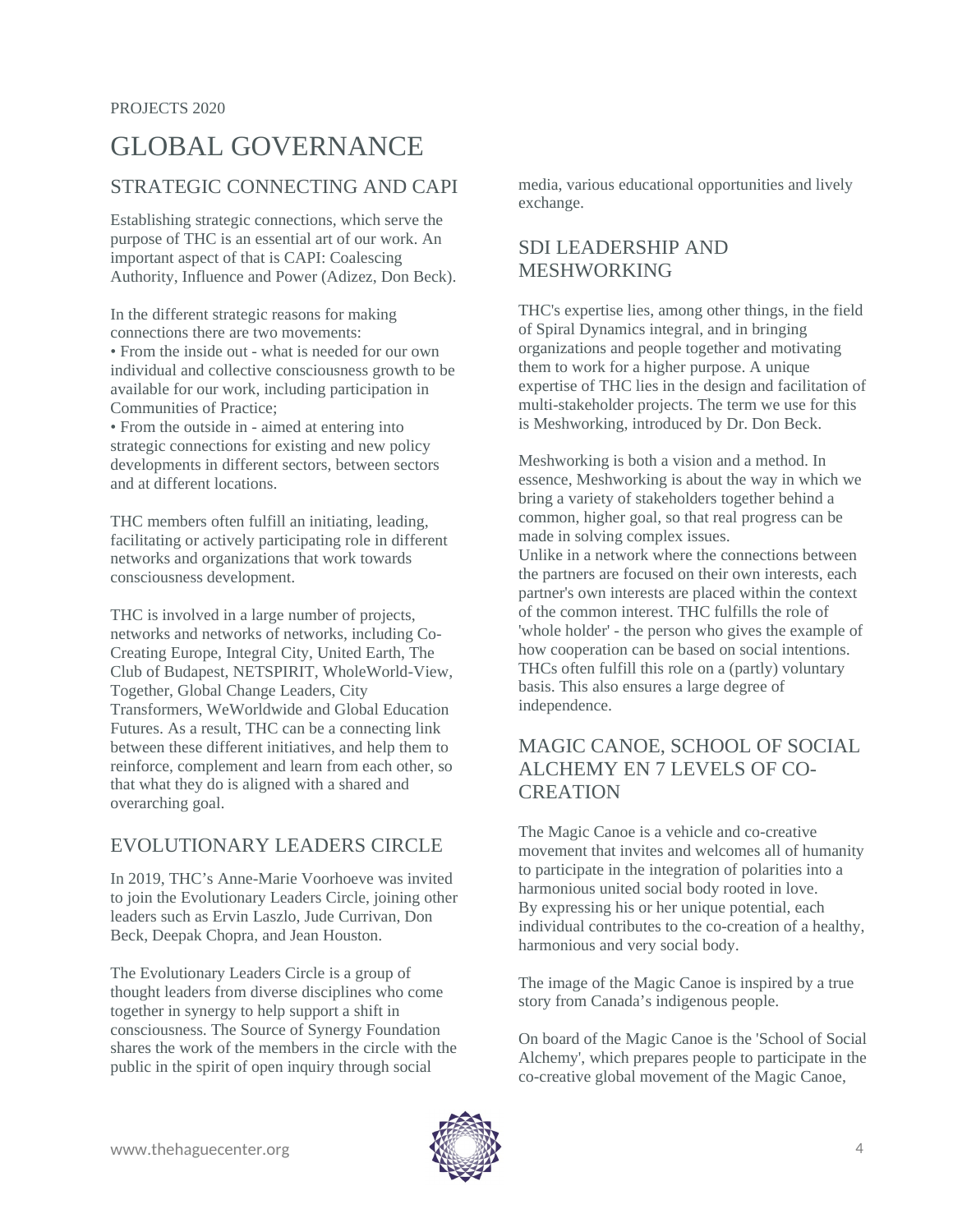and helps them develop the capacities needed to build resilient and integral communities.

The core of the School of Social Alchemy is based on the 7 levels of co-creation: the different levels of complexity and functions that can be found in a large-scale co-creative process. These levels are: personal mastery, interpersonal relationships, natural working groups, organizations, transformative networks, Communities of Practice, social body.

# THE CLUB OF BUDAPEST

The Club of Budapest (COB) is an international think tank and 'action tank', founded by the Hungarian systems philosopher Ervin László, with headquarters in Budapest and 24 national and regional departments spread over 6 continents.

The mission of The Club of Budapest is to be a catalyst for the transition to a sustainable world, by promoting the emergence of planetary consciousness, connecting generations and cultures, integrating spirituality, science and the arts, and supporting learning communities worldwide.

THC's Anne-Marie Voorhoeve fulfills the position of Chief Creative Director of The Club of Budapest. In this capacity she leads the COB Projects Office, in which Pieter Wackers also works on behalf of THC. In addition, Anne-Marie Voorhoeve is director of The Club of Budapest Netherlands.

### NEW COB MEMBER CLUBS

In 2017, the COB projects office developed guidelines for the process of starting a new local Club of Budapest Member Club.

Since then, we have had talks with potential Member Clubs in New Zealand, Malta, Poland and Germany.

In Poland, a new Member Club has been installed in 2018.

In Germany, Peter Spiegel was appointed COB ambassador for Economic Affairs. On his invitation, Ervin László gave the annual Pariser Platz Rede in Berlin.

Preparations for a new Member Club in Germany are ongoing.

### NETSPIRIT

500 years ago the Copernican revolution changed forever the perspective we had of the place that our planet occupies in the universe. Today, a new paradigm emerges from science that confirms what spiritual traditions had always held: we are part of an intelligent and interconnected cosmos. The focus of the Plan is the spreading of the new scientific-spiritual paradigm, based on the belief that this new understanding of the world expressed by science in convergence with spiritual traditions is the key to personal and collective transformation.

The rational language of sciences, predominant in the last 350 years, has reached a level of development that is now converging with spirituality. This is allowing scientist and decision makers to reconcile with spirituality.

In summary, the purpose of the plan is to raise awareness and illuminate paths towards the spiritual awakening of decision-makers through face-to-face events at syntony centers around the world. It will be supported by a central operating core team with an "organizational model" that brings coherence to NetSpirit ecosystem of pioneers, networks leaders and projects catalyzing strategic actions. *(source: NETSPIRIT)*

Anne-Marie Voorhoeve is part of NETSPIRIT's core group.

# INTEGRAL CITY

For many years, THC has been closely connected to Integral City, an international meshwork organization founded by Marilyn Hamilton. THC's Anne-Marie Voorhoeve, Diana Claire Douglas and Pieter Wackers are part of the Integral City dore team.

Integral City is a global constellation of communities of practice that nurtures cities as human hives. Launched in 2005, and now in Canada, USA, UK, Netherlands, Spain, Russia, Mexico, Australia and South Africa, Integral City connects the 4 Voices of the city to energize relationships, that unify visions and develop eco-regional resilience strategies for hive wellbeing. Through placecaring and placemaking it inspires a Planet of Integral Cities as living, integral, evolutionary human systems, to become Gaia's Reflective Organs.

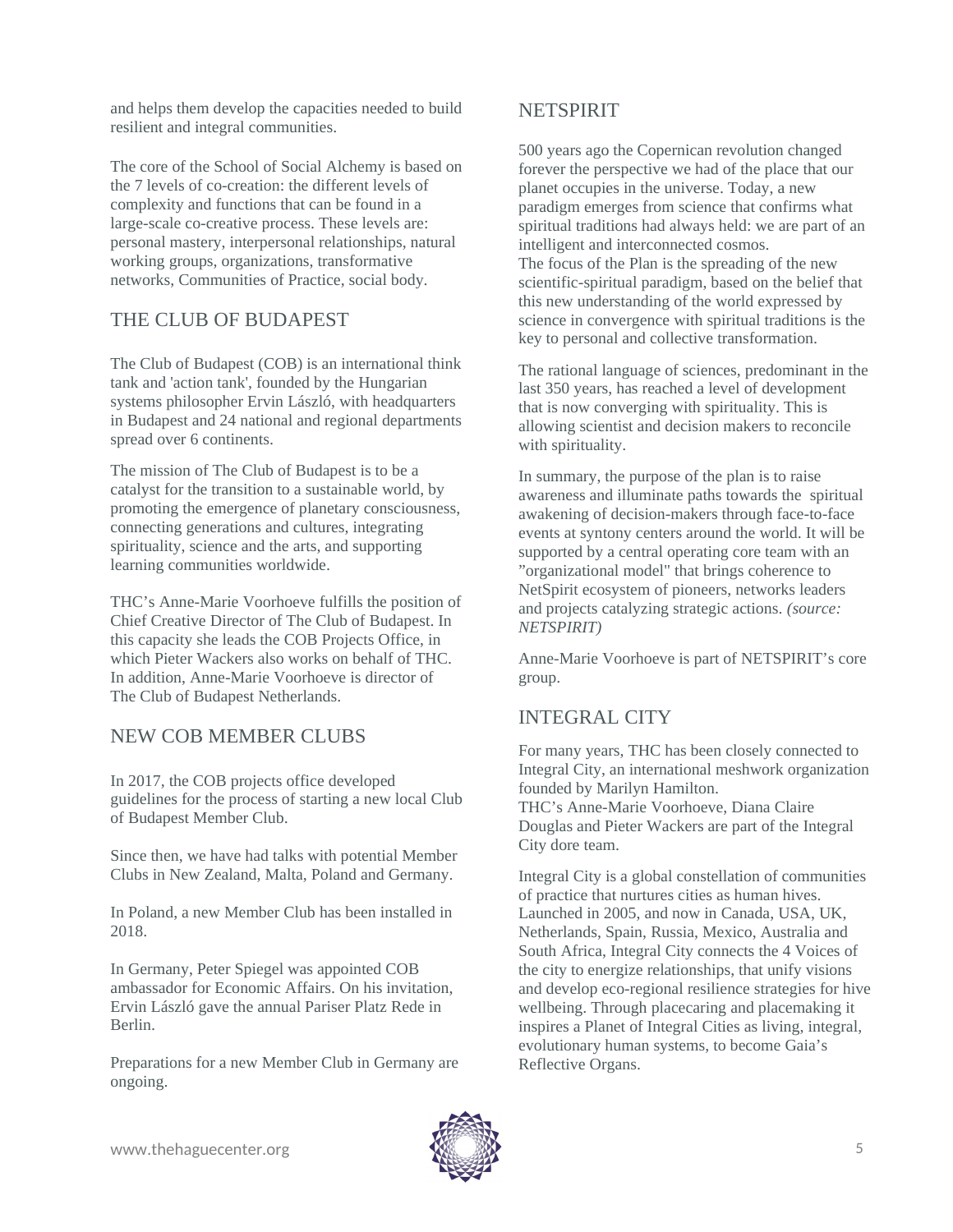THC's Diana Claire Douglas was honored as Integral City Meshworker of the year 2018, and Anne-Marie Voorhoeve was Meshworker of the year in 2019.

## IEC REGATHERING

Anne-Marie Voorhoeve co-hosted the regathering event of the Integral European Conference (IEC), and facilitated the open space process that was at the heart of the regathering program.

The Integral European Conferences are the main global gatherings of the international integral community.

They unpack the full potential of the integral approach, fleshing out the shared vision with new findings, applications, research and experiential processes to accelerate change in the world.

The conference is the biggest Integral Social Mixer of the year and it is designed to be a deeply human event where people talk, dialogue, listen and really meet each other.

The Integral European Conference takes place every two years. In between there is a Regathering, which in 2019 took place Vienna.

One of the main topics of this edition was Theory U, developed by Otto Scharmer at MIT.

It was Anne-Marie Voorhoeve who invited Otto Scharmer and coordinated with him, leading to a closer connection between Scharmer and the Integral community.

# IAC (INTEGRAL AFRICAN CONFERENCE)

Following the IEC regathering, Anne-Marie Voorhoeve took part in a spiral journey in South Africa, touring, connecting and deep Listening to the Land. An incredible journey – guided by storytellers — visiting local tribes, experiencing African spirituality, visiting Mandela's place. The journey culminated at the Cradle of Humankind official UNESCO site where the 1st Integral African Conference started with this visit.

Anne-Marie Voorhoeve presented at and co facilitated the Integral Africa Conference

The Integral African Conference was the first in Africa and will form part of the many gatherings worldwide that bring people, approaches, findings, theory and practice together to explore, research, and find ways to accelerate conscious change in the world. So many have found Ken Wilber's integral Theory able to locate the perennial philosophies into a highly usable map to describe the full experience of what it takes to be fully human. The map however, is not the territory and the African territory is our focus of exploration as it holds a part that may not be found as a focus in other territories.

# CO-CREATING EUROPE

Anne-Marie Voorhoeve is part of the core team of Co-Creating Europe. Co-Creating Europe's mission is connecting spiritual and social change makers from all European countries and region - aiming to inspire and learn from each other to transform Europe into a place of solidarity and diversity, rooted in the prior unity of all being.

Co-Creating Europe wants to show the European public that there are many Europeans who don't want to let their societies fragment into isolated subcultures. In this spirit of human unity they want to initiate a culture of dialogue, and individual and collective growth.

# NOW ASSEMBLY

In October 2019 Anne-Marie Voorhoeve took part in the NOW Assembly - Nature Of Wonders – in Delphi, Greece.

The NOW Assembly is an international gathering of scientists, cultural figures and social practitioners, simultaneously presenting a unified, coherent picture of the world drawn from the most striking scientific breakthroughs and important cultural trends of recent years. Together they transform the system of ideas about the world and humans' place in it and can possibly lead the humankind out of the civilizational impasse.

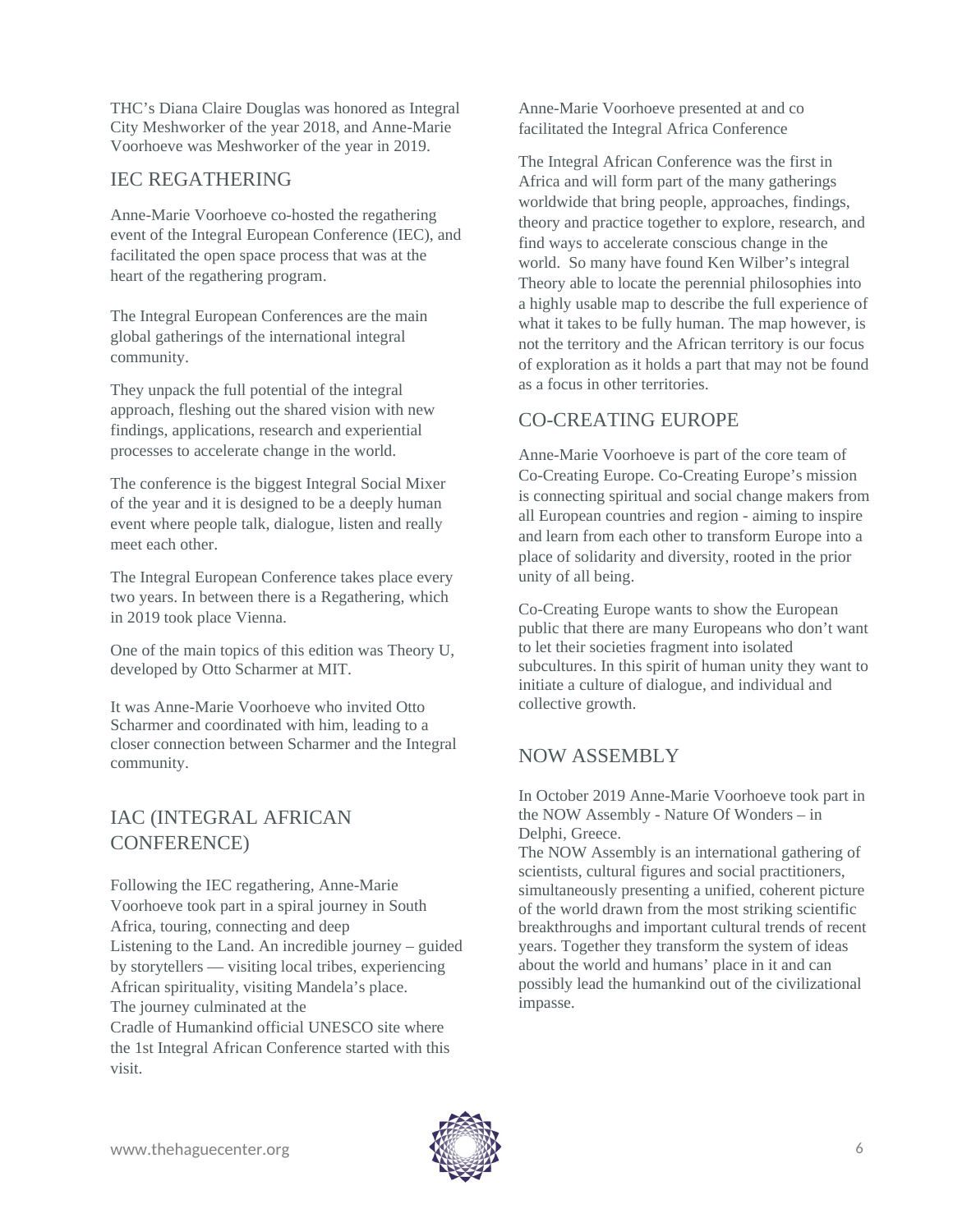### WEWORLDWIDE

THC's Pieter Wackers is part of the core team of WeWorldwide.

WeWorldwide is a movement with an online platform providing a home for heart intelligence. It opens up the space for people to be supported in who they really are and the contributions each person makes towards creating the world we all wish to live in. WeWorldwide creates visibility for all the great work being done worldwide *shaped by the intelligence of the heart.*

The platform offers the tools to find each other, collaborate and co-create. Members are offered a personal and group key process. This process explores the activity of our heart by which people intelligently respond to their environment and fulfill their life purpose. It speaks of their true self in a very clear manner. They become conscious of the unique way by which they contribute to our world community as individuals and groups

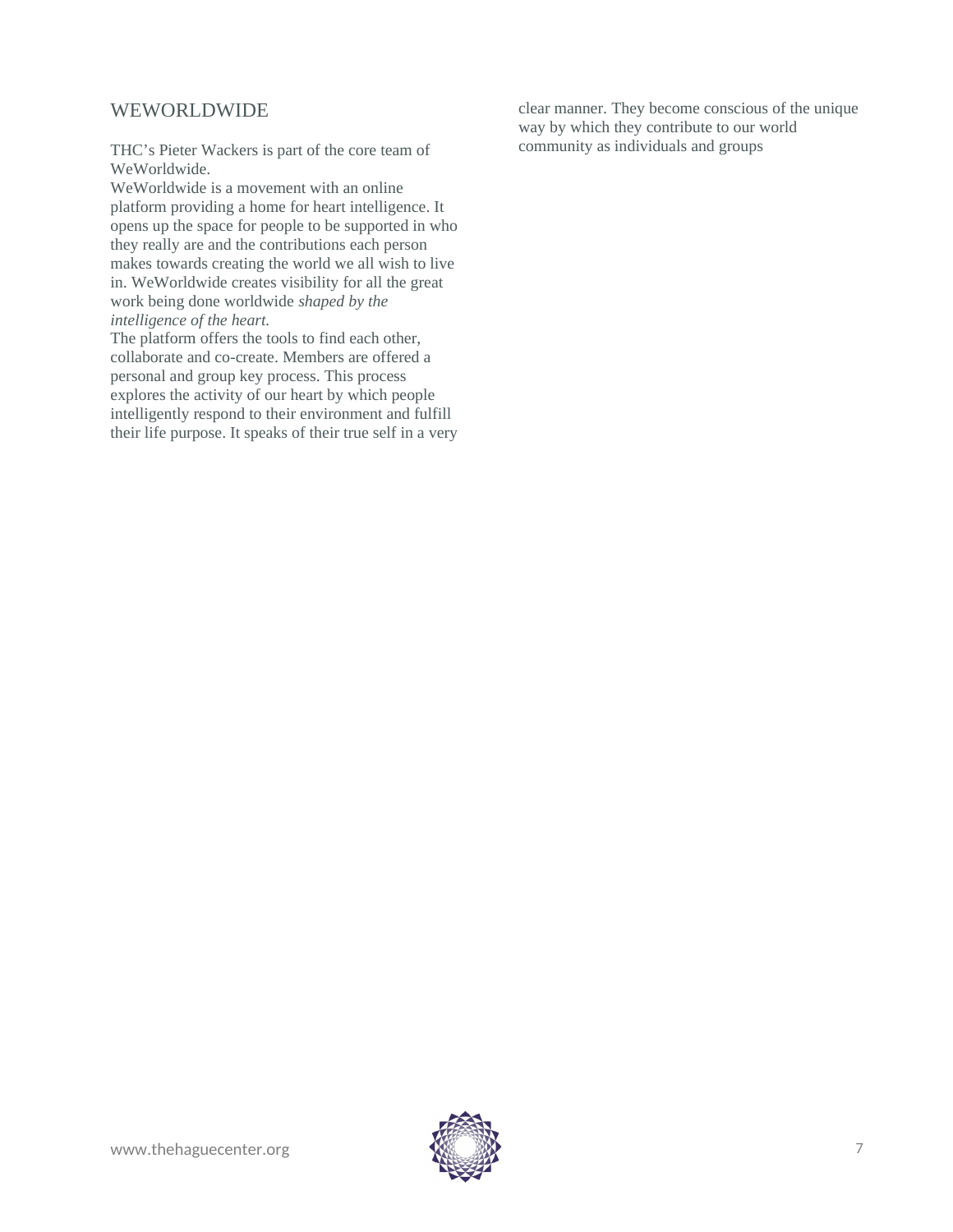#### PROJECTS 2020

# INNOVATION

## YOUTH ASSEMBLY

For many years now, THC has been collaborating with Bente Milton on an ever evolving project that has had many names. In 2020 the focus was on youth.

Over the past years, the world has seen the rise of an international movement of urban youth, who are demanding immediate action to prevent further global warming and climate change. These young frontrunners have demonstrated their ability to set the agenda, but setting the agenda is not enough. The next generation must be supported with the skills and tools they need to solve the pressing global problems that are threatening the planetary ecology and our human society.

In 2020, THC formed an alliance with other organizations like MasterPeace, AIESEC and CityTransformers to organize a Global Youth Assembly.

Young changemakers from almost 100 cities worldwide came together in a Global Youth Assembly on Peace Day 2020. They voiced their concerns, their hopes for the future, and their desire and commitment to work with global leaders to create a world that works for all within the limits of the planet.

The assembly identified a number of urgent issues that must be addressed by the World Leaders

A delegation of youth representatives sailed from Youth Island to the UN City in Copenhagen on a Viking Ship, to hand over the conclusions from the Global Youth Assembly to the UN.

## NMC - NIGHTMARECLINIC

The concept of nightmare clinics for young people with a refugee background is an example of how, using SDi, the social cohesion of the Netherlands can be strengthened by supporting these young people in their search for a natural place in their environment, making them stronger and more autonomous, and preparing them for their task in the future. There have been talks with COA and other potential partners, with the goal of setting up a pilot project. No positive outcome was received during the reporting period.

### GEBOORTENIS, NEW PARADIGM BIRTHING HOUSE

## OFFICE FOR THE FUTURE AND SYNERGY ENGINE

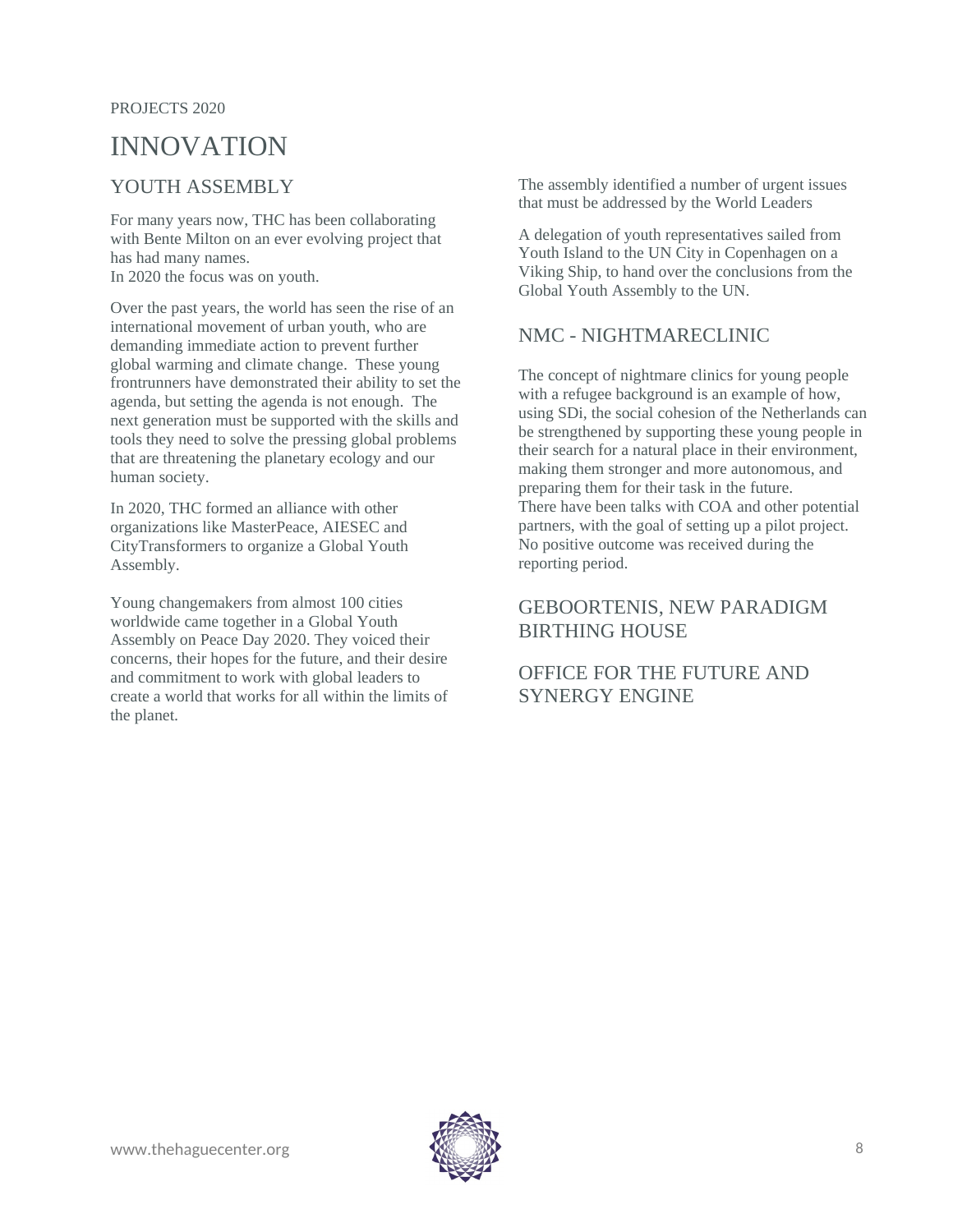# EMERGENCE

# CENTERS OF SUPERCOHERENCE

Supercoherence is the basic condition of life in the biosphere. Viable species are both intrinsically coherent (biologically viable) and extrinsically coherent with respect to their environment, making them positive elements in the web of life.

The urgent task for humans is to strengthen our intrinsic coherence - the health and well-being of individuals and groups - and to restore our extrinsic coherence: our empathy and alignment with other peoples, societies and living species.

The Club of Budapest wants to set up Centers of SuperCoherence from which supercoherence can spread throughout the world. Energetic work is an essential part of this.

## ECOINTENTION - EUROPE ENERGETICS PROJECT

Europe is a living entity, an organism with the Ural Mountains and the Volga River as the eastern border. The southern border goes through the Mediterranean. The islands of the Azores are the most western part, followed by Ireland, Scotland and Norway. The North Cape and the Kola peninsula form the northern border.

The organism Europe consists of thirty-three parts, called holons. The shape of a holon is determined by its geographical location and geological structures in the earth's crust. Each holon has, just like an organ, a special function.

Everything is connected in a living whole.

Quantum mechanics says that everything is energy. Good, flowing energy is the basis for positive development and growth. A system that is in good (energetic) condition has high diversity and complexity. All parts develop towards a higher level.

An energy scan made by the Center for ECOintention shows that most of the holons in Europe have (very) low energy. This has a negative effect on social processes, and all ecological and economic systems.

This was the reason to start Project Europe Energetics. The Project aims to contribute to the healing of Europe with ECOintention and other energetic methods in co-operation with local people.

ECOintention is a method to bring healthy energy and flow into ecosystems and organizations. It combines modern science with ancient wisdom in a practical method. ECOintention is the application of Mind over Matter on large scale.

Center for ECOintention has developed three large scale projects of at least 10.000 ha in natural areas with high transformation potential, where energetic balancing could have the most effect on local, national and international level and where healing is needed first to provide Europe as a whole with good energy. Two of these projects are situated in Hungarian National Parks and one in the Polish Beskid Mountains, south of Krakow.

We hope a healthy and vital organism Europe will have a positive effect on ecological, cultural, social and economic processes, and will contribute to the well-being of our most valuable ecosystem: Mother Earth.

#### *(source: Center for ECOintention)*

THC is a partner in this project, and THC's Marianne de Jager is doing energetic balancing for one of the national parks in Hungary (Bükk National Park).

# DAY OF MINDFULNESS AND COMPASSION

July 1, also known as ketikoti ("the chain is cut" or "the chain is broken") is the day that, in 1863, slavery was abolished in Suriname and the Dutch Antilles. The fact that slavery is part of Dutch history is a sensitive subject.

The conversation remains difficult and painful. Maybe we can also handle it differently. Perhaps it is good that our attention at first is a little more quiet. That we increase our capacity and ability to deal with difficult and painful issues, use our compassion and make it more comprehensive.

Mindfulness asks us to silently focus our attention on pain and suffering. To use our physical presence both in sitting and in our breathing to face, feel and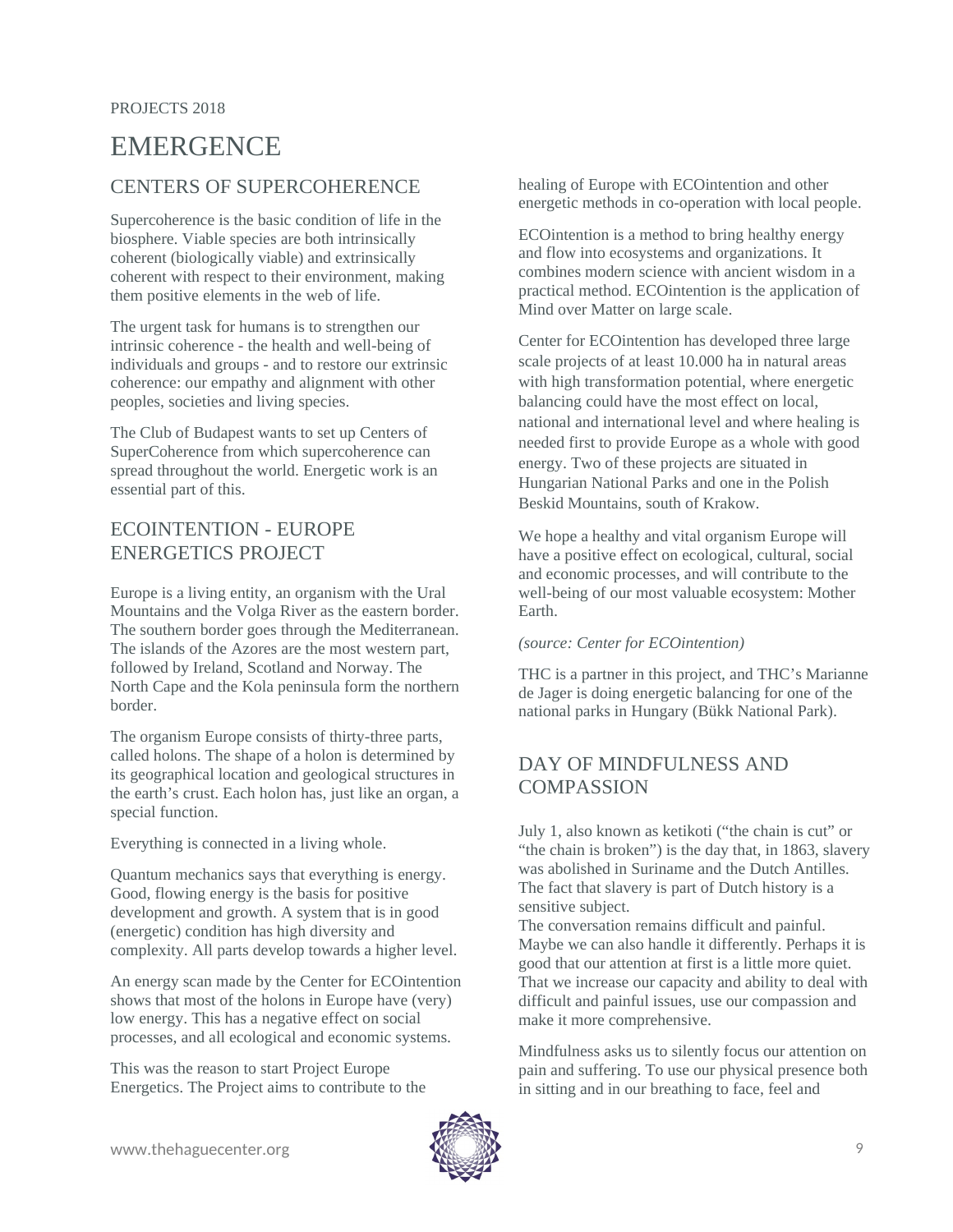experience everything that presents itself as thoughts and emotions around the theme of slavery. The invitation is to use this day to pay attention to this theme. Although debate and conversation also have their value and their place in this theme, here we ask for quiet attention.

# WHOLEWORLD-VIEW

The WholeWorld-View Community was founded by Dr. Jude Currivan and Gil Agnew in 2017, and is a growing interdependent co-operative of global change agents in service to nurturing our personal and collective need for meaning and belonging, celebrating our innate diversity within a unified whole.

Its purpose is to empower the emergence of humanity's conscious evolution.

Based on the book, The Cosmic Hologram, the WholeWorld-View message of unified reality provides a foundation and practical perspectives towards global problem solving upon which we can shift our individual and collective values and behaviors to be aligned, and in harmony, with the natural world, and universal and cosmic principles

The WholeWorld-View Community supports and aims to facilitate the transformation of the challenges of our global emergency into the emergence of our conscious evolution.*(source: WholeWorld-View)*

## TOGETHER AND THE INFINITE WORLD GAME

Together is a vision for a new global community and planetary movement, co-creating in harmony with life and each other.

Together is co-creating the Infinite World Game (IWG), an unprecedented innovation. The IWG is a vision and whole-systems platform for a society and world that does things differently. Cocreative players in the IWG organise themselves as living cells in a planetary super-organism (or 'Universal Fractal Organism', UFO), where 'thriveability' is the new name of the game for humanity and the planet. Drawing on a new world view and the principles of living systems, the IWG moves beyond our current concepts of economics and social organisation and offers a fresh way to share and regulate resources, interrelate, develop innovations, realise ourselves and co-ordinate our intelligence. As we elevate our capacity as a species, the IWG reorganises our social processes to go beyond product and profitability alone towards a world where every action is creating more life, love and thriveability for all.

THC's Mona Rabie and Aansan Yeh are part of Together's core team, called 'The IWG Metta Hub'. The team perceive themselves to be a holographic seed creating the incubating sociotechnologies for a planetary Holomovement called 'Together' that will endlessly flower as the IWG innovation scales into a vast and borderless community of countless individuals, groups and organisations synergising and co-creating. This Holomovement already exists beyond the conception of the IWG Metta Hub. Therefore our desire is for the IWG to act as a central nervous system that can help transform the caterpillar state of this Holomovement as a planetary culture into the butterfly of a new world. Together is a holographic seed of a new planetary civilisation operating from an entirely different level of consciousness.

# CONSCIOUS WITNESS PROJECT

The Conscious Witness Project is an action research project initiated by THC's Diana Claire Dougles. The intention of the CWP:

1. To become aware of the impact of witnessing (whether in a small circle of participants in a workshop, or during local, national or global events) from different states of consciousness through phenomenological research in the Knowing Field. 2. To encourage the development of the Conscious Witness as a necessary aspect of societal transformation - moving from social action (polarized) to sacred activism

The Conscious Witness

- sees the polarized patterns
- allows the pattern to move through (no separation)
- sees beyond the polarized patterns
- lives and acts from beyond the patterns

# CONSCIOUS WITNESS PROJECT pt. 2

For a next step in this ongoing research project, Diana Claire Douglas collaborated with quantum physicist Peter Stefanyi.

During a workshop at IEC 2016, Diana Claire Douglas was inspired with the names for different

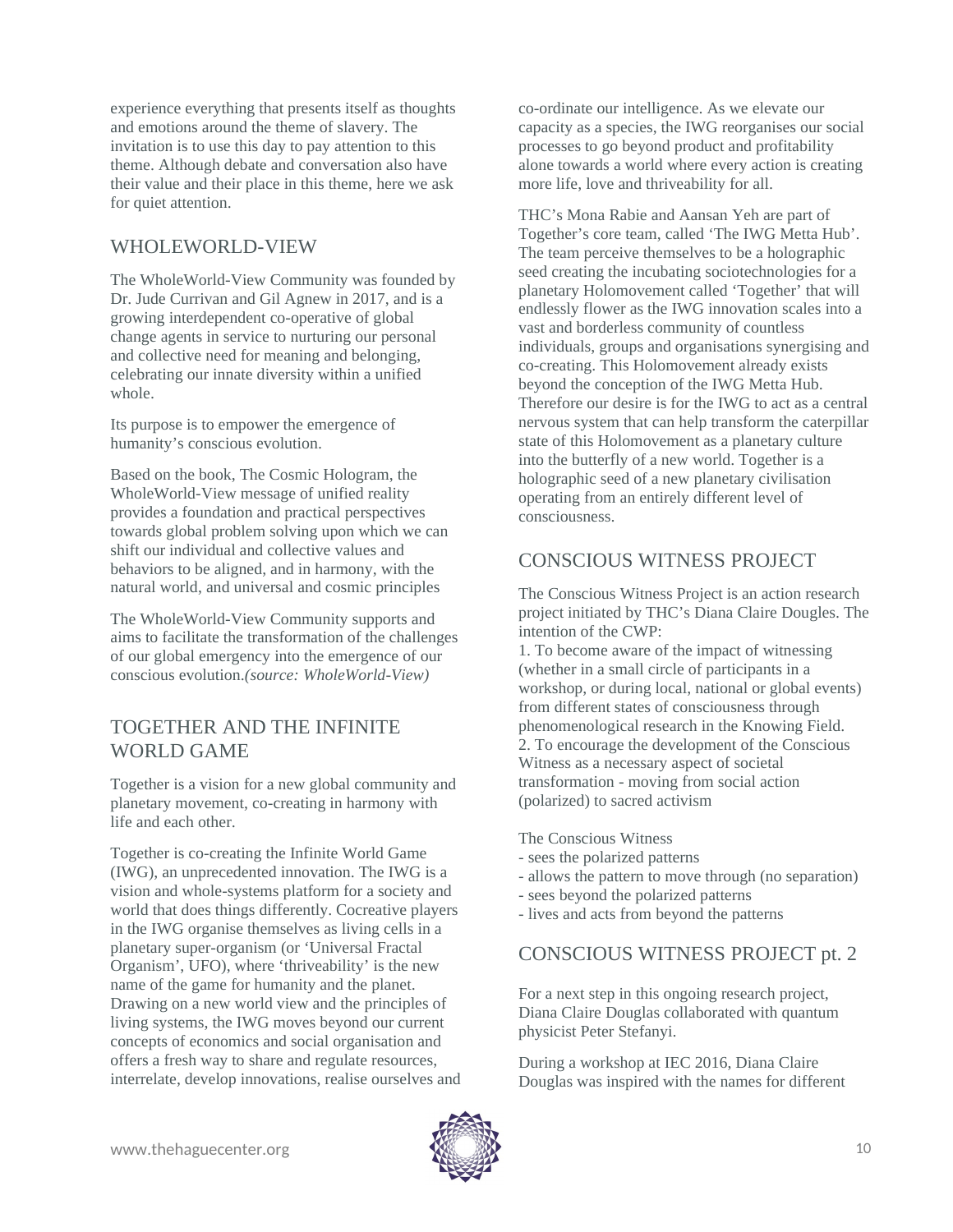kinds of witnesses: witnesses who deny, flee, freeze, fight, observe, and witnesses who see beyond polarized patterns of consciousness (now called the Conscious Witness). Many phenomenological experiments using Systemic Constellation Work have shown the impact of these witnesses on conflictual fields. When the Conscious Witness enters, the field shifts towards healing and transformation.

What if these results were tested using social experiments based on replication of quantum mechanical experiments — testing the hypothesis that the internal state of the witness/observer is making a difference to the outcome of the observed reality?

The grand vision of this inquiry is to eventually provide trainings and manuals to show citizens statistical proof:

how we witness events does have impact. Let's all take responsibility for influencing events to be in the flow of Life and Love.